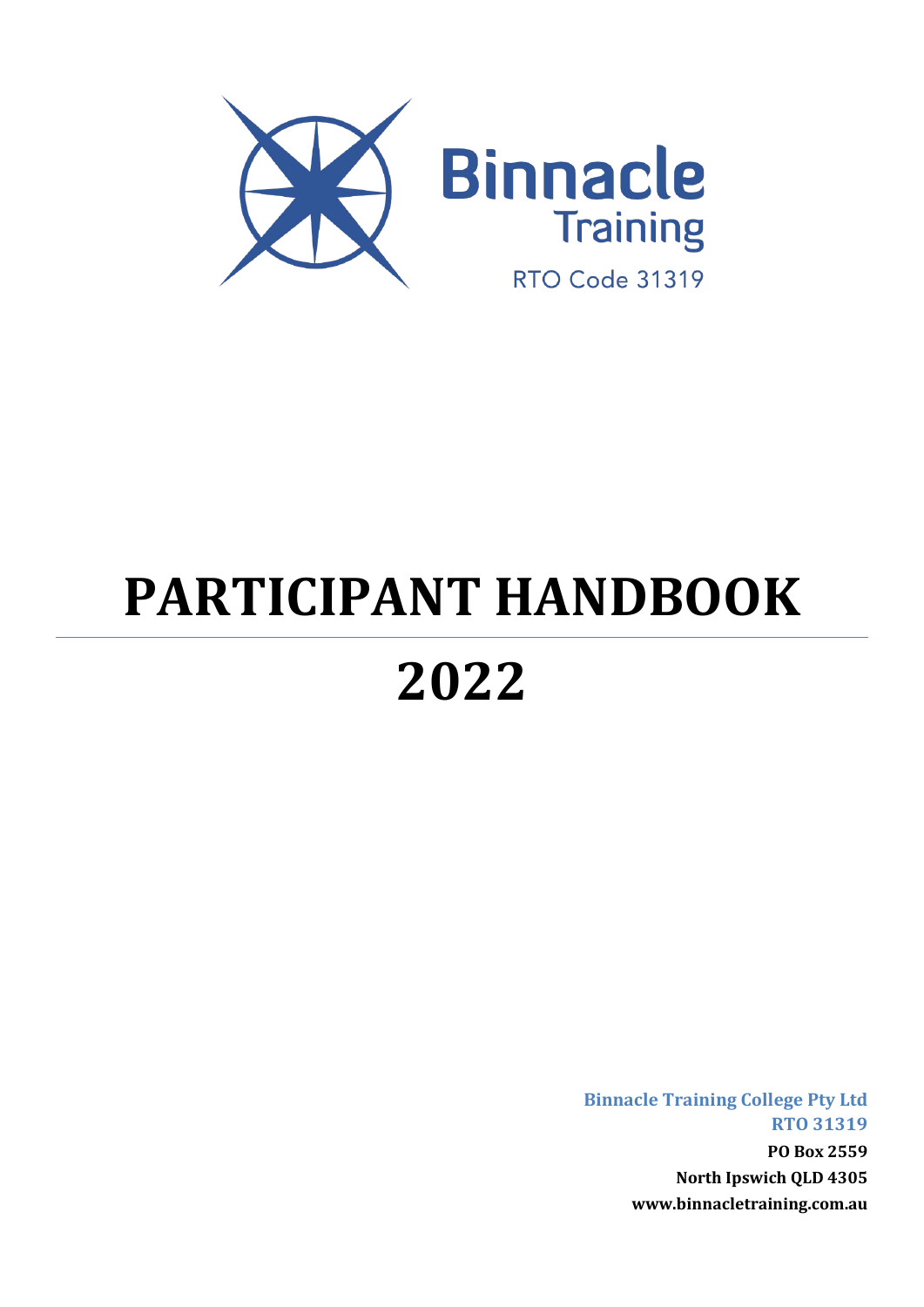# **TABLE OF CONTENTS**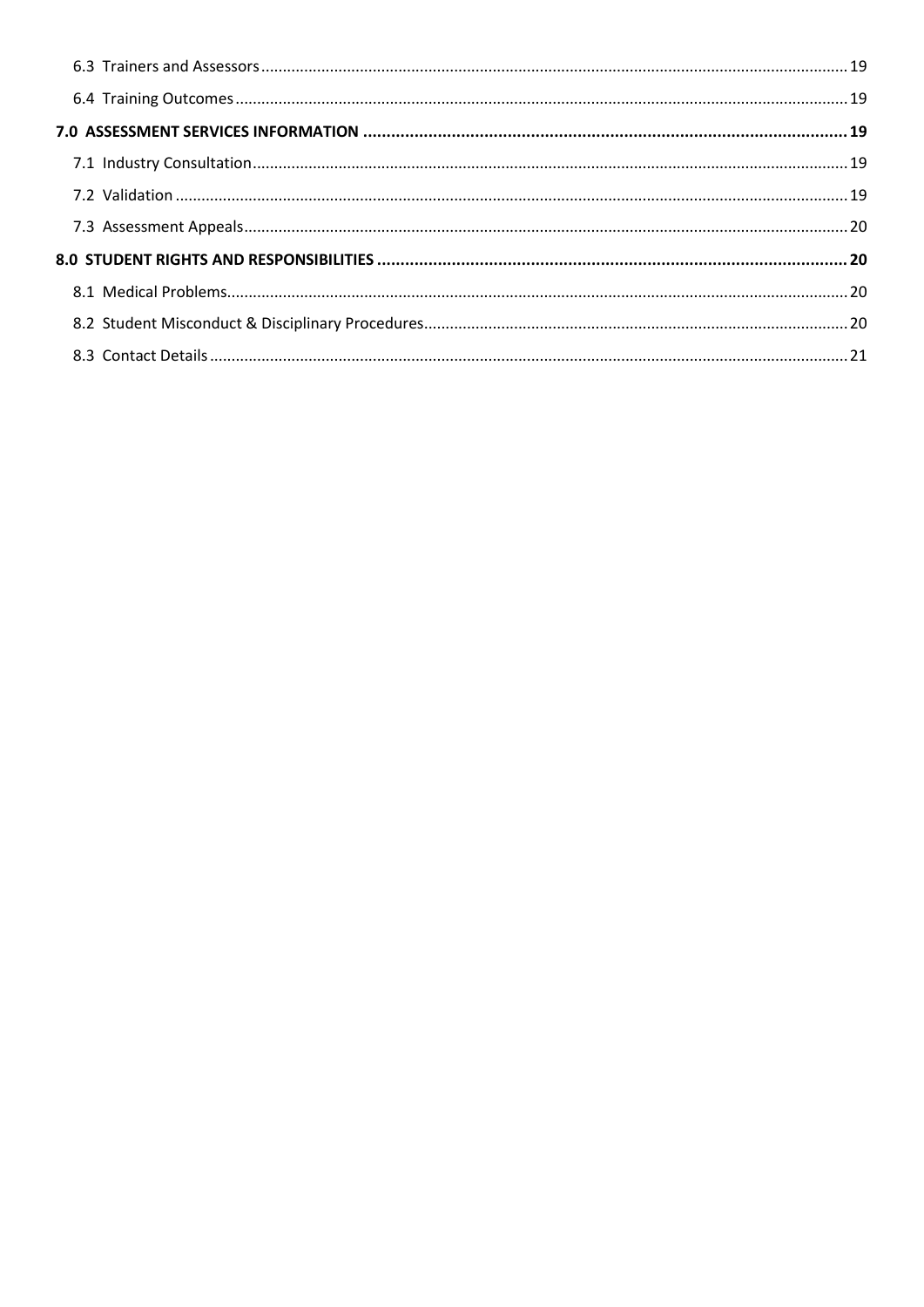### <span id="page-3-0"></span>**1.0 PROVIDER DETAILS**

| Name of RTO                 | <b>Binnacle Training College Pty Ltd</b>                                                                                                                                                                                                                                                                                                                         |
|-----------------------------|------------------------------------------------------------------------------------------------------------------------------------------------------------------------------------------------------------------------------------------------------------------------------------------------------------------------------------------------------------------|
| <b>RTO Number</b>           | 31319                                                                                                                                                                                                                                                                                                                                                            |
| <b>ABN Number</b>           | 96 115 517 952                                                                                                                                                                                                                                                                                                                                                   |
| <b>Phone Number</b>         | 1300 303 715                                                                                                                                                                                                                                                                                                                                                     |
| Website                     | www.binnacletraining.com.au                                                                                                                                                                                                                                                                                                                                      |
| <b>Registration Details</b> | Our scope of training is listed at training gov.au, the database on Vocational Education<br>and Training in Australia. The link to our registration is:<br>http://training.gov.au/Organisation/Details/31319<br>Binnacle Training complies with the Standards for Registered Training Organisations<br>(RTOs) as required under the VET Quality Framework (VQF). |

# <span id="page-3-1"></span>**2.0 PURPOSE OF THIS HANDBOOK**

The information contained in this Handbook is to assist participants (primarily secondary high school students) set to commence their Binnacle program. It is designed to enable participants to understand their rights and responsibilities and ensure ease of access to all the relevant information. This Handbook will help you make informed decisions and develop an understanding regarding the assistance available.

Our mission at Binnacle is to make life easier for teachers delivering vocational education in schools.

We invite all participants to share in our vision – allowing Binnacle and our partner schools to be a significant contributor to advancing Australia's education system.

We have a strong focus on providing opportunities for everyone to access and participate in our programs and to achieve their learning outcomes. Binnacle ensures that its practices are as inclusive as possible and do not unreasonably prevent any participants from accessing its services.

Binnacle hereby states that we undertake to act at all timesin an ethical manner. All activities will be carried out honestly, fairly and accurately to give value to our partner schools (staff, students and administration). Our commitment to continually improve our business allows programs to be the best they can be and ensure that our partner schools, and therefore staff and students, receive value for money.

**Before you complete and sign the 'Enrolment Agreement':** Please ensure that you (and your parent / guardian if you are a student under the age of 18) have read this Handbook and understand its contents. If there are sections you do not understand, please ask your teacher or contact Binnacle Training administration. By completing the 'Enrolment Agreement', you are acknowledging that you have read the Participant Handbook and will abide by the information it contains.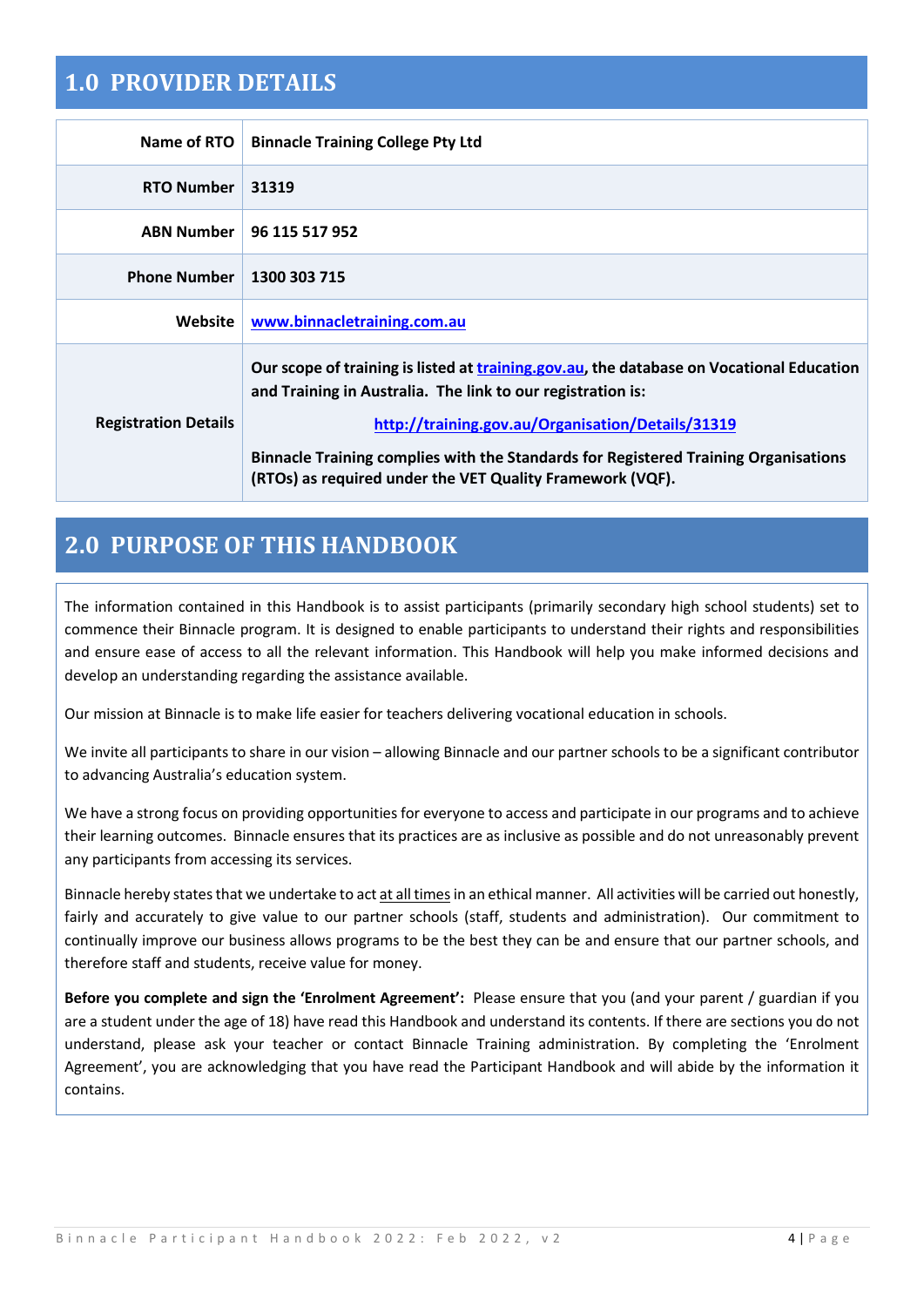# **3.0 COURSE OFFERINGS**

Please read this in conjunction with the 'Student Information' document available within your Course Content (Admin folder) or at [www.binnacletraining.com.au/rto](http://www.binnacletraining.com.au/rto) *(Select: Student Information)* and Program Disclosure Statement (PDS) available at [www.binnacletraining.com.au/rto](http://www.binnacletraining.com.au/rto) (Select: RTO Files).

#### **3.1 PROGRAMS FOR SCHOOLS**

#### **3.1.1 Certificate Programs**

<span id="page-4-2"></span><span id="page-4-1"></span><span id="page-4-0"></span>

| <b>TRAINING PRODUCT</b><br>For a full list of training products Binnacle has approval to deliver, visit:<br>http://training.gov.au/Organisation/Details/31319 (Select tab: Scope) |                                    | <b>MODE(S) OF DELIVERY</b> | <b>ENTRY REQUIREMENTS</b>                                                                                                                                                                                                                                                 |     |
|-----------------------------------------------------------------------------------------------------------------------------------------------------------------------------------|------------------------------------|----------------------------|---------------------------------------------------------------------------------------------------------------------------------------------------------------------------------------------------------------------------------------------------------------------------|-----|
| <b>Qualification Code</b>                                                                                                                                                         | <b>Qualification Title</b>         | <b>Status</b>              |                                                                                                                                                                                                                                                                           |     |
| BSB30120                                                                                                                                                                          | Certificate III in Business        | Current                    | Classroom-based<br>$\bullet$<br>Online learning and assessment<br>$\bullet$<br>Project-based<br>$\bullet$                                                                                                                                                                 | N/A |
| BSB20120                                                                                                                                                                          | Certificate II in Workplace Skills | Current                    | Classroom-based<br>$\bullet$<br>Online learning and assessment<br>$\bullet$<br>Project-based<br>$\bullet$                                                                                                                                                                 | N/A |
| SIT20116                                                                                                                                                                          | Certificate II in Tourism          | Current                    | Classroom-based<br>$\bullet$<br>Online learning and assessment<br>$\bullet$<br>Project-based<br>$\bullet$<br>NOTE: This qualification is currently only offered as part of a 'Dual<br>Qualification Program' in conjunction with BSB30120 Certificate III<br>in Business. | N/A |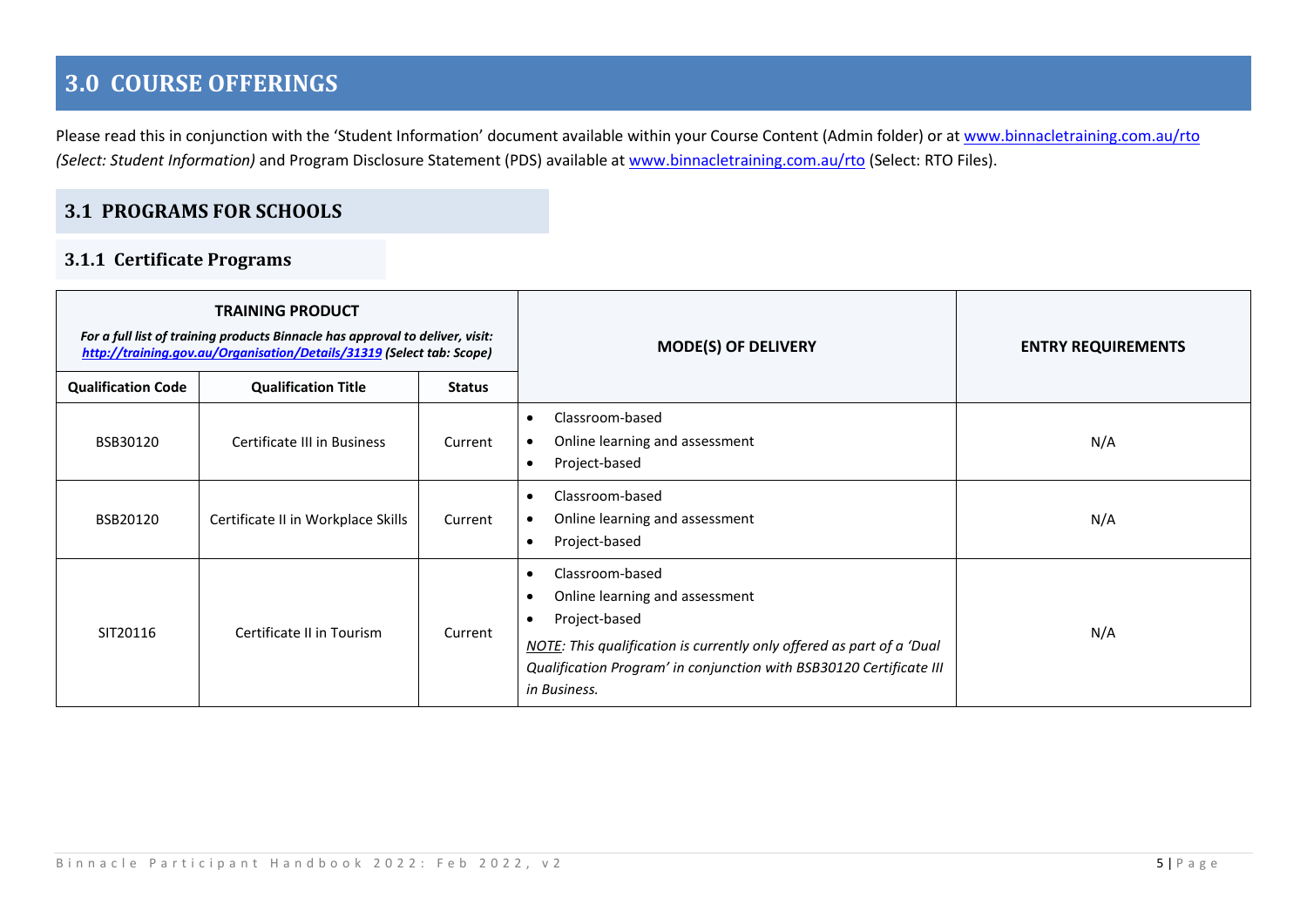| SIS30315 | Certificate III in Fitness                 | Superseded | Classroom-based<br>Online learning and assessment<br>Field-based, including practical experience as a group and<br>gym fitness instructor | QLD Schools: If a student is engaged by a<br>'child-regulated service' to complete<br>workplace hours (i.e. a practical<br>placement), a 'Working with Children' Blue<br>Card is required prior to commencement of<br>the placement.<br>There is no mandatory 'practical placement'<br>associated with the Binnacle program,<br>employer. |
|----------|--------------------------------------------|------------|-------------------------------------------------------------------------------------------------------------------------------------------|-------------------------------------------------------------------------------------------------------------------------------------------------------------------------------------------------------------------------------------------------------------------------------------------------------------------------------------------|
| SIS30115 | Certificate III in Sport and<br>Recreation | Current    | Classroom-based<br>Online learning and assessment<br>Field-based, including practical experience as a sports official                     |                                                                                                                                                                                                                                                                                                                                           |
| SIS20115 | Certificate II in Sport and<br>Recreation  | Current    | Classroom-based<br>Online learning and assessment<br>Field-based, including practical experience as a sports official                     |                                                                                                                                                                                                                                                                                                                                           |

#### **Additional 'Certificate Programs' Information**

**Location.** Binnacle Partner School.

**Estimated Duration.** Certificate III Programs (2 Year; 1 Timetable Line) - typically delivered as a Year 11-12 subject, across 7 terms of assessment. Certificate II Programs (1 Year; 1 Timetable Line) – typically delivered as a Year 10 or Year 11-12 subject, across 4 or more terms of assessment.

Role of School (as Third Party). The facilitation of training and assessment services on behalf of, and in the name of, Binnacle Training as the RTO. This includes a) provision of support services for students enrolled in the Binnacle program requiring language, literacy and numeracy (LLN) assistance; and b) the provision of adequate physical (facilities and equipment) resources and human resources [qualified trainer/assessor(s)] for the nominated training product(s) on behalf of, and in the name of, Binnacle Training as the RTO.

**Work Placement Requirement.** With the exception of Sport Specialty Formats (see below), there is no mandatory work placement requirement. Practical experience is captured primarily within the school environment. Additional student work experience may be offered (and is certainly encouraged) but does not form part of Binnacle assessment requirements (i.e. any work placement roles are facilitated by the school).

**Materials / Equipment.** All materials/equipment will be supplied by the school. A computer with internet access is vital for the completion of online learning and assessment.

**Sport Specialty Formats.** Certificate III in Sport and Recreation (and Certificate II in Sport and Recreation) is available in Sport Specialty formats – where students may undertake one or more sport-specific accreditations in officiating and/or coaching. This may involve a work placement requirement (e.g. participation as officials in Gala Day Events). This work placement is facilitated between the National/State Sporting Organisation and the partner school.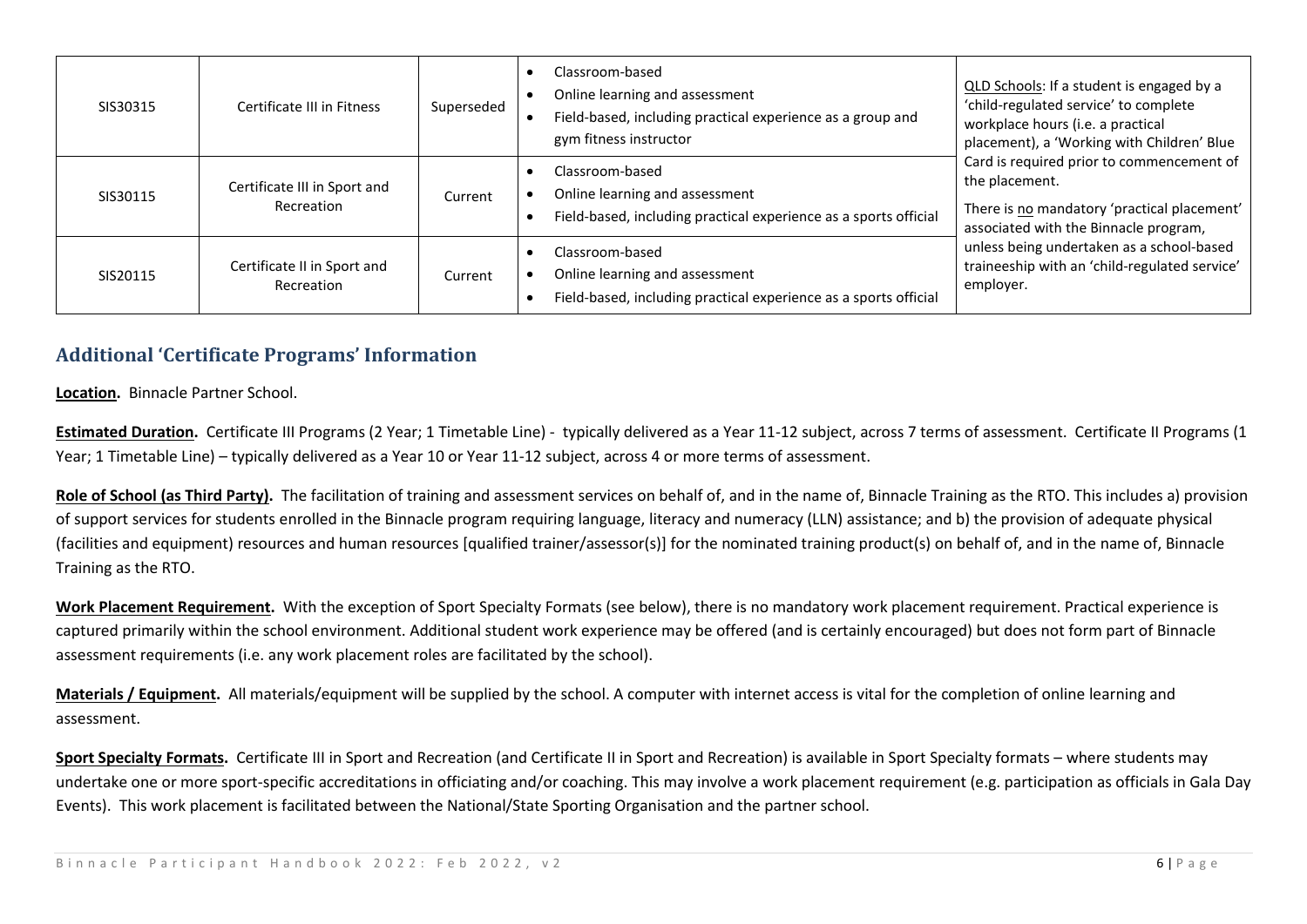#### **3.1.2 Short Courses**

| <b>BINNACLE SHORT COURSE</b>                    | <b>RELATIONSHIP TO TRAINING PRODUCT</b><br>For a full list of training products Binnacle has approval to<br>deliver, visit:<br>http://training.gov.au/Organisation/Details/31319 (Select<br>tab: Scope) | <b>MODE(S) OF DELIVERY</b>                                                                                                                                          | <b>ESTIMATED</b><br><b>DURATION</b> | <b>ENTRY</b><br><b>REQUIREMENTS</b> |
|-------------------------------------------------|---------------------------------------------------------------------------------------------------------------------------------------------------------------------------------------------------------|---------------------------------------------------------------------------------------------------------------------------------------------------------------------|-------------------------------------|-------------------------------------|
| Introduction to Sport, Fitness<br>& Recreation  | Four units of competency in partial completion of<br>qualification: SIS30315 Certificate III in Fitness                                                                                                 | Classroom-based<br>$\bullet$<br>Online learning and assessment<br>$\bullet$<br>Field-based, including practical<br>$\bullet$<br>experience as an activity assistant | 6 months (2 x terms)                | N/A                                 |
| Digital Technologies in the<br>Workplace        | Six units of competency in partial completion of<br>qualification: SIS20115 Certificate II in Sport and<br>Recreation                                                                                   | Online learning and assessment<br>$\bullet$<br>Self-paced or Classroom-based<br>$\bullet$                                                                           | 3 months (1 x term)                 | N/A                                 |
| Inclusivity & Communication<br>in the Workplace | 3 units of competency in partial completion of<br>qualification: SIT20116 Certificate II in Tourism                                                                                                     | Classroom-based<br>$\bullet$<br>Online learning and assessment<br>$\bullet$<br>Project-based<br>$\bullet$                                                           | 3 months (1 x term)                 | N/A                                 |
| <b>Financial Literacy</b>                       | Nationally recognised unit of competency: FNSFLT311<br>Develop and apply knowledge of personal finances                                                                                                 | Classroom-based or self-paced<br>$\bullet$<br>Online learning and assessment<br>$\bullet$<br>Project-based<br>$\bullet$                                             | 8 weeks (1 x term)                  | N/A                                 |

#### <span id="page-6-0"></span>**Additional 'Short Courses' Information**

**Location.** Binnacle Partner School and/or External Delivery (Online learning)

Role of School (as Third Party). The facilitation of training and assessment services on behalf of, and in the name of, Binnacle Training as the RTO. This includes a) provision of support services for students enrolled in the Binnacle program requiring language, literacy and numeracy (LLN) assistance; and b) the provision of adequate physical (facilities and equipment) resources and human resources [qualified trainer/assessor(s)] for the nominated training product(s) on behalf of, and in the name of, Binnacle Training as the RTO.

**Work Placement Requirement.** Practical experience is captured primarily within the school environment. Additional student work experience may be offered (and is certainly encouraged) but does not form part of Binnacle assessment requirements (i.e. any work placement roles are facilitated by the school).

Materials / Equipment. All materials/equipment will be supplied by the school. A computer with internet access is vital for completion of online learning and assessment.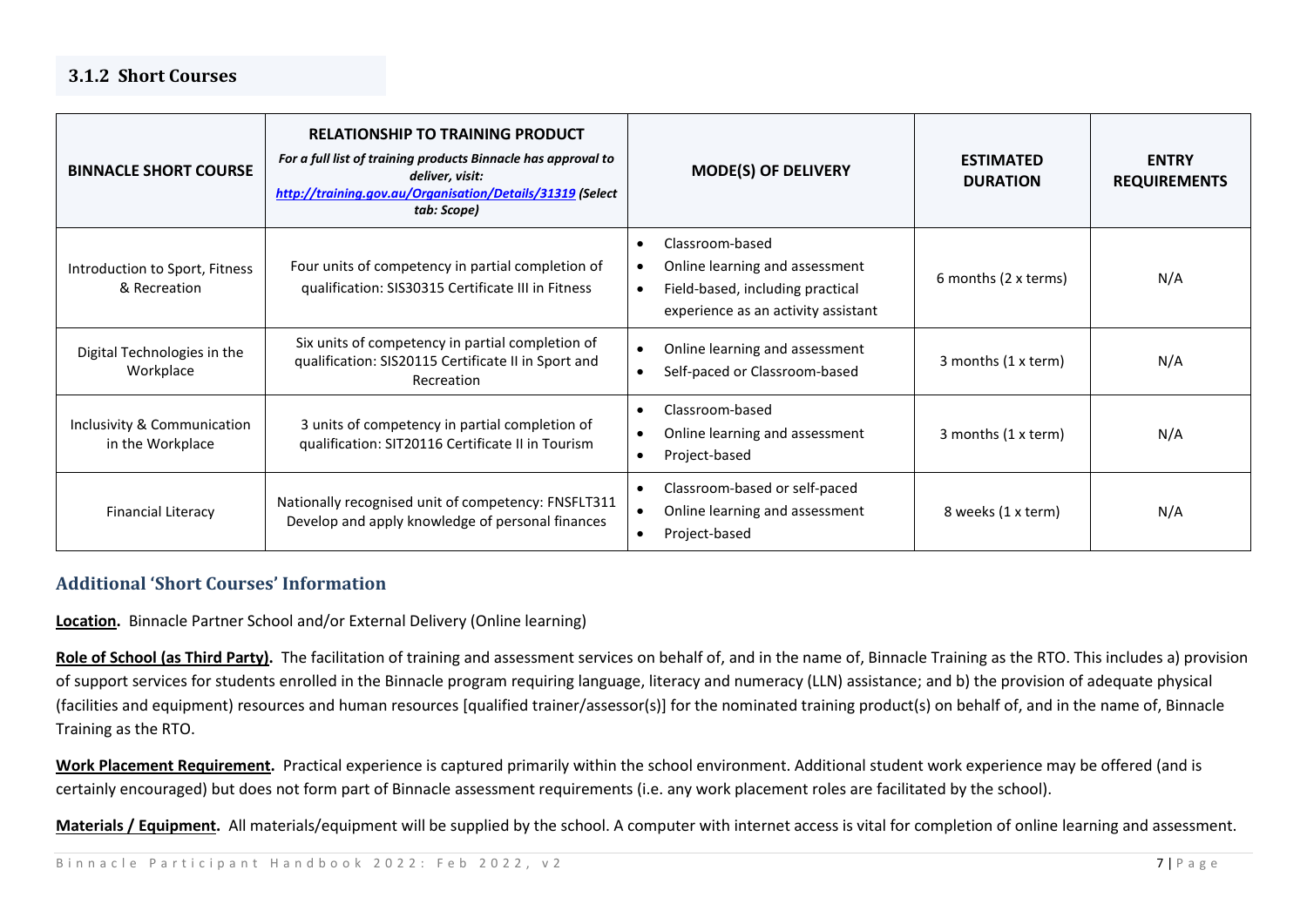#### **3.1.3 First Aid Offerings**

The following First Aid Offerings may be delivered to students and - in the case of Binnacle's Independent Contractor Partnership Program - to teachers and other staff.

| <b>TRAINING PRODUCT</b><br>For a full list of training products Binnacle has approval to deliver, visit:<br>http://training.gov.au/Organisation/Details/31319 (Select tab: Scope) |                                       | <b>MODE(S) OF DELIVERY</b> | <b>ESTIMATED</b><br><b>DURATION</b>                                                                         | <b>ENTRY</b><br><b>REQUIREMENTS</b> |                      |
|-----------------------------------------------------------------------------------------------------------------------------------------------------------------------------------|---------------------------------------|----------------------------|-------------------------------------------------------------------------------------------------------------|-------------------------------------|----------------------|
| <b>Unit Code</b>                                                                                                                                                                  | <b>Unit Title</b>                     | <b>Status</b>              |                                                                                                             |                                     |                      |
| HLTAID011                                                                                                                                                                         | Provide First Aid                     | Current                    | Classroom-based<br>Online learning and assessment<br>Range of first aid practical scenarios, including CPR. | 12 hours                            | Minimum age = Year 9 |
| HLTAID009                                                                                                                                                                         | Provide cardiopulmonary resuscitation | Current                    | Classroom-based<br>Online learning and assessment<br>Range of CPR practical scenarios                       | 3 hours                             | Minimum age = Year 9 |

#### <span id="page-7-0"></span>**Additional 'First Aid Offerings' Information**

**Location.** Binnacle Partner School and/or External Delivery (Online learning)

Role of School (as Third Party). The facilitation of training and assessment services on behalf of, and in the name of, Binnacle Training as the RTO. This includes a) provision of support services for students enrolled in the Binnacle program requiring language, literacy and numeracy (LLN) assistance; and b) the provision of adequate physical (facilities and equipment) resources and human resources [qualified trainer/assessor(s)] for the nominated training product(s) on behalf of, and in the name of, Binnacle Training as the RTO.

**Work Placement Requirement.** There is no work placement requirement. Practical experience is captured within the school environment. Additional student work experience may be offered but does not form part of training and assessment requirements (i.e. any work placement roles are facilitated by the partner school).

**Materials / Equipment.** All materials/equipment will be supplied by the school. A computer with internet access is vital for the completion of online learning and assessment.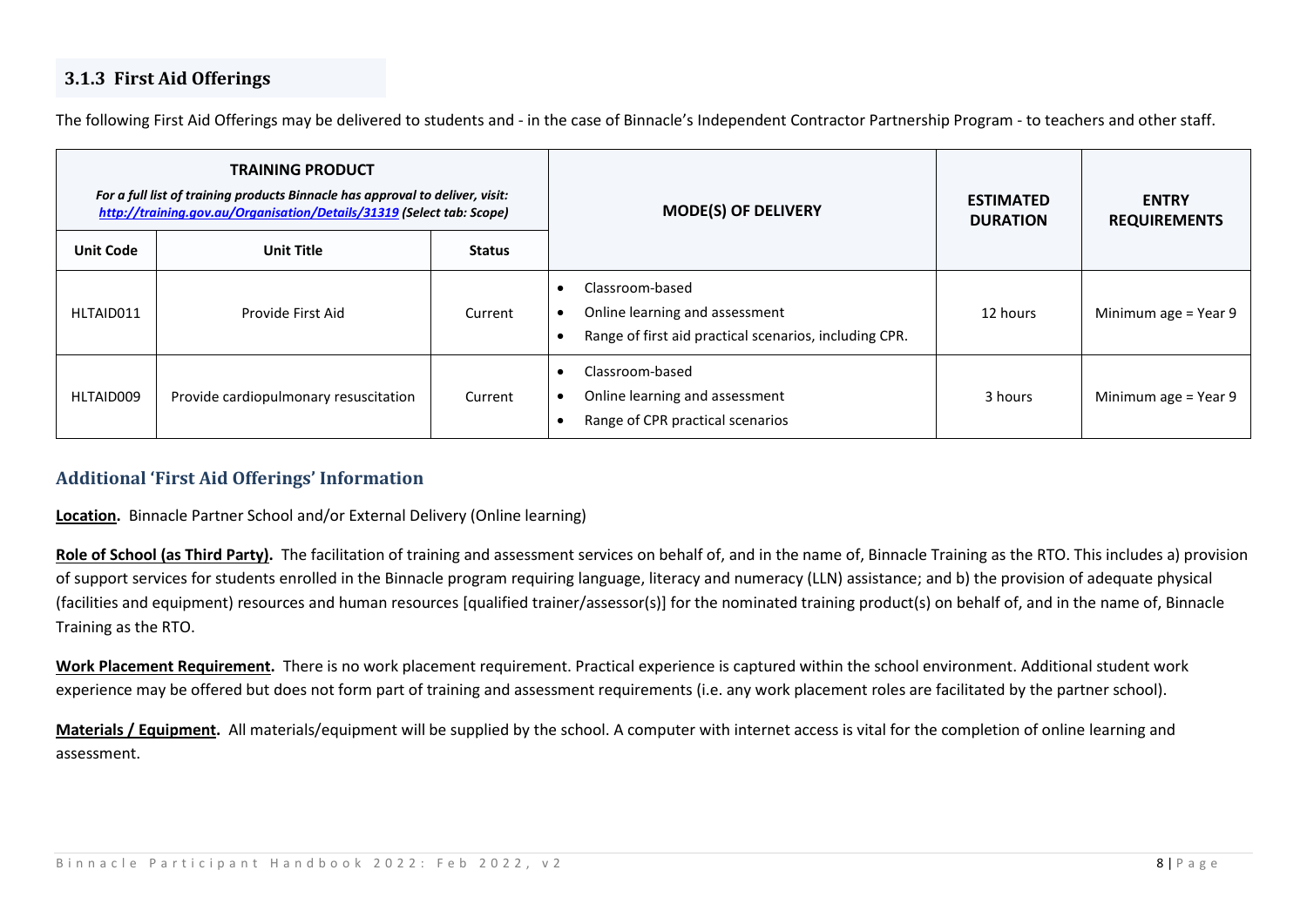#### <span id="page-8-1"></span><span id="page-8-0"></span>**4.1 VOCATIONAL EDUCATION & TRAINING (VET)**

#### **AUSTRALIAN QUALIFICATIONS FRAMEWORK (AQF)**

RTO's such as Binnacle offer VET certificates within the Australian Qualifications Framework (AQF). The AQF is Australia's system of nationally accredited vocational education and training.

#### **VET IN SCHOOLS**

VET in schools is about gaining practical work-related skills to equip you for the world of work while you are at school.

#### <span id="page-8-2"></span>**4.1.1 VOCATIONAL EDUCATION AND TRAINING IN SCHOOLS (VETiS) INITIATIVE, FUNDED BY THE QUEENSLAND GOVERNMENT**

The Queensland Government's VET Investment Budget will provide funding for students to complete one VETiS qualification listed on th[e Priority Skills List](https://desbt.qld.gov.au/training/docs-data/strategies/vetinvest/subsidieslist) while attending secondary school (in Years 10, 11 and 12). Qualifications are primarily at Certificate I and II level and are those that have been identified by industry as leading to employment.

Schools and students undertaking VETiS funded by the VET investment budget will be able to choose any RTO approved by the Department of Employment, Small Business, and Training (DESBT) as a Skills Assure Supplier (SAS) for the eligible qualification.

Binnacle Training is approved as a SAS for the following VETiS funded qualification: SIS20115 Certificate II in Sport and Recreation.

Under the SAS system, funding follows the eligible student to their chosen SAS and is paid directly to the SAS on submission of the student's validated training data.

#### **WHO IS ELIGIBLE TO RECEIVE FUNDED TRAINING?**

To be eligible to access a VETiS qualification funded by the Queensland Government, prospective students must:

- Be currently enrolled in secondary school, in Year 10, 11 or 12;
- Permanently reside in Queensland;
- Be an Australian citizen, Australian permanent resident (includes humanitarian entrant), temporary resident with the necessary visa and work permits on the pathway to permanent residence, or a New Zealand citizen.

VETiS qualifications funded by the VET investment budget are fee-free for students. Under Binnacle's Third Party arrangement with schools, this means that the school should not pass on any fees pertaining to the VETiS-funded Certificate II qualification which have been subsidised through VETiS to the student.

The VET investment budget will provide funding for students to complete one employment stream qualification while at school. At the time of enrolment, eligible students will choose whether or not they wish to access the VETiS subsidy specific to the VETiS-funded qualification. Where students 'opt-in', Binnacle Training will confirm their VETiS eligibility with the school's nominated 'Program Manager' (e.g. Head of Department) and notify the school if it's identified post-enrolment that a student does not meet the eligibility requirements per above.

#### **Continued over page.**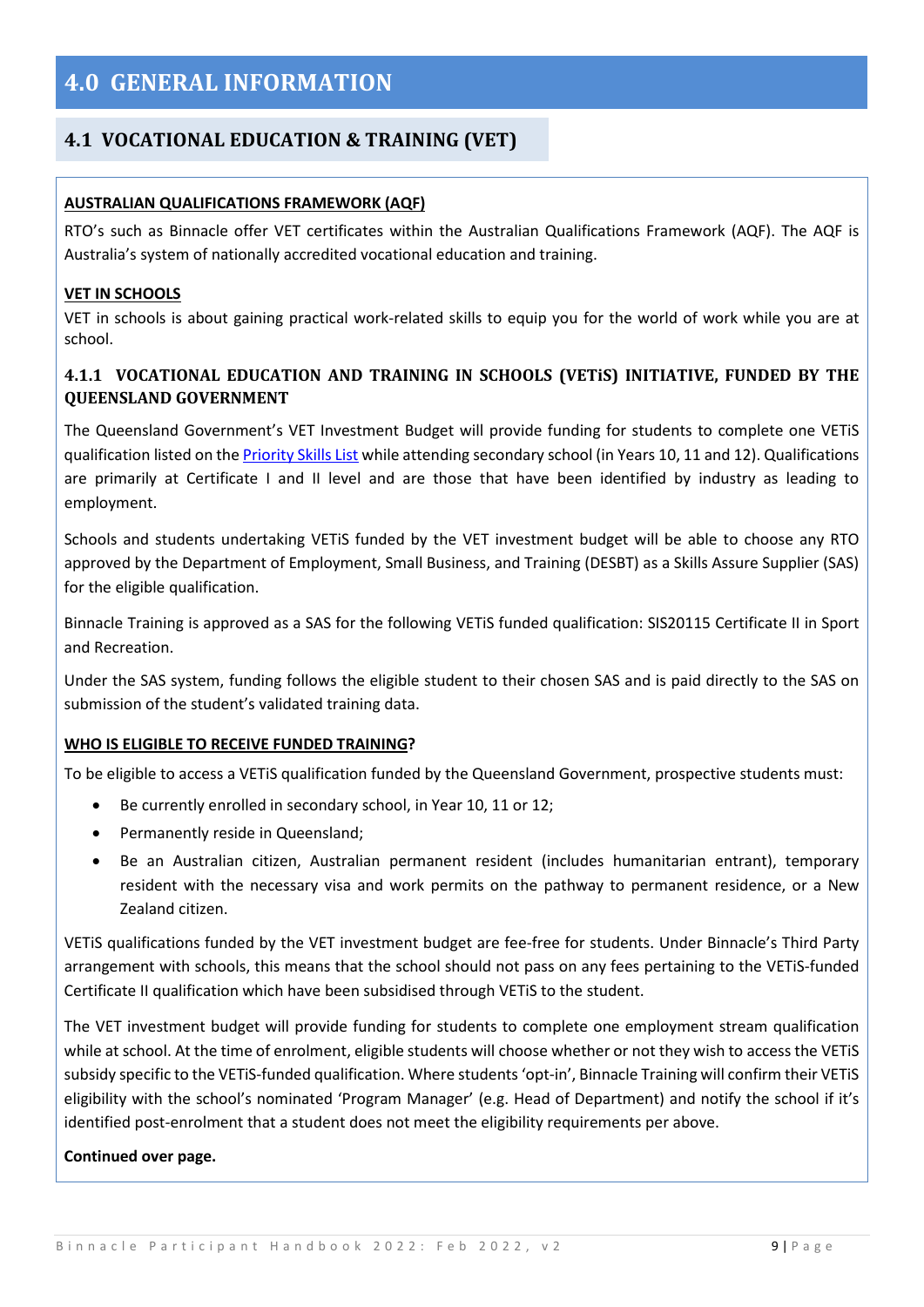It is important to note that students are still able to undertake any qualification across a range of industries. However, the VET investment budget will only fund those qualifications that have been identified by industry as leading to employment.

A list of employment stream qualifications (Priority Skills List) can be found at: <https://desbt.qld.gov.au/training/providers/funded/priority-skills-list>

#### **TRAINING AND EMPLOYMENT SURVEY**

Each eligible student who accesses their VETiS subsidy may be surveyed by the department seeking information on their training experience. For further information, please refer to the [Queensland Government's VETiS Information](https://desbt.qld.gov.au/training/providers/funded/vetis) developed specifically for the VETiS program or contact Binnacle administration.

#### <span id="page-9-0"></span>**4.2 BINNACLE PROGRAMS**

The majority of Binnacle's [Programs for Schools](https://www.binnacletraining.com.au/for-schools/programs/) are offered as an AQF qualification or Statement of Attainment (i.e. nationally recognised training). Binnacle Training, as the RTO, engages individual secondary schools to provide physical and human resources and facilitate training and assessment services – on behalf of, and in the name of, Binnacle Training as RTO.

#### **PROGRAMS FOR SCHOOLS – CERTIFICATE III/II**

Each of our Certificate III/II 'Programs for Schools' involve students delivering a range of different projects and programs for clients within the school community.

Through your participation in these projects/programs, you will develop, fine-tune, and graduate with real life business/leadership skills to apply upon entry into the workforce, such as providing quality customer service, and marketing a product or service to customers.

#### <span id="page-9-1"></span>**4.3 PROGRAM INFORMATION**

**Programs for Schools:** A program summary for each of our student programs (Certificate III/II programs, First Aid and other Short Courses) is available at [https://www.binnacletraining.com.au/for-schools/programs/.](https://www.binnacletraining.com.au/for-schools/programs/)

A course summary document titled 'Student Information' will also be available in your Course Content (located in Term 1) or at [www.binnacletraining.com.au/rto](http://www.binnacletraining.com.au/rto) (Select: Student Information) and Program Disclosure Statement (PDS) available at [www.binnacletraining.com.au/rto](http://www.binnacletraining.com.au/rto) (Select: RTO Files).

This information provides students and parents/guardians with program inclusions, the assessments required, and program pathways.

A Training and Assessment Strategy (TAS) for each of our programs is also available from your teacher – or Binnacle administration - on request.

#### <span id="page-9-2"></span>**4.4 PROGRAM DELIVERY**

Our 'Programs for Schools' are delivered by way of a Third Party arrangement with the nominated secondary school. The school (third party) will have a signed Agreement in place with Binnacle Training and as such, is authorised to facilitate training and assessment services – on behalf of, and in the name of, Binnacle Training as RTO.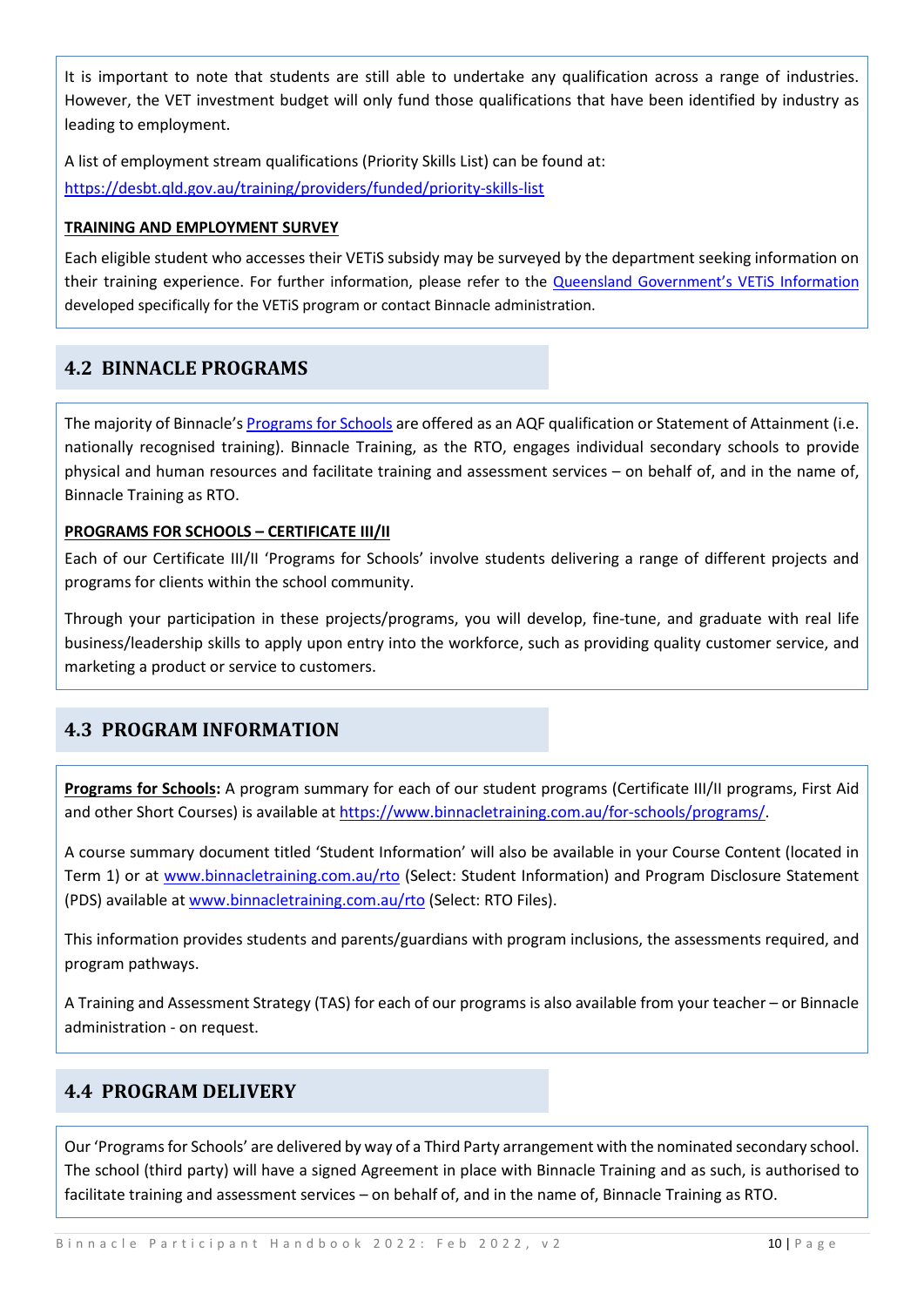#### <span id="page-10-0"></span>**4.5 COURSE FEES**

**Binnacle does not charge participants directly for course fees.** All fees related to Binnacle programs are invoiced directly to the school (third party). Payment terms are 14 days from the date of invoice.

A participant fee is assigned to each of our programs. For eligible Queensland high school students accessing their VETiS subsidy for the VETiS-funded qualification (SIS20115 Certificate II in Sport and Recreation), funded by the Queensland Government's VET Investment Budget (see below), this Certificate II 'per participant' fee is 100% waived.

In addition to a participant fee, a program fee is assigned to each of our Certificate Programs. Certificate Programs comprise both Dual Qualification offerings and Stand-Alone Qualification offerings. A Dual Qualification offering (e.g. Certificate III in Business + Certificate II in Tourism) = one Certificate Program. A Stand-Alone Qualification (e.g. Certificate II in Sport and Recreation) = one Certificate Program. A full outline of our fees can be found at [https://www.binnacletraining.com.au/for-schools/pricing/.](https://www.binnacletraining.com.au/for-schools/pricing/)

Any course fees passed on to the participant are to be paid direct to the school (third party). Participant fees are available on request from your school prior to enrolling in the program.

#### <span id="page-10-1"></span>**4.5.1 VOCATIONAL EDUCATION AND TRAINING IN SCHOOLS (VETiS) INITIATIVE, FUNDED BY THE QUEENSLAND GOVERNMENT**

Binnacle Training is approved as a Skills Assure Supplier (SAS) for the following VETiS funded qualification: SIS20115 Certificate II in Sport and Recreation. All other Binnacle qualifications are delivered as 'Fee for Service' only.

Under the SAS system, funding follows the eligible student to their chosen SAS and is paid directly to the SAS on submission of the student's validated training data.

VETiS funded by the VET investment budget is fee-free for students. Under Binnacle's Third Party arrangement with schools, this means that the school should not pass on any fees to the student – pertaining to the VETiS-funded (Certificate II) qualification - where this has been subsidised through VETiS.

The VET investment budget will provide funding for students to complete one VETiS qualification listed on the [Priority Skills List](https://desbt.qld.gov.au/training/providers/funded/priority-skills-list) while attending secondary school (in Years 10, 11 and 12). This means if you have previously utilised your VETiS subsidy with another qualification that you have completed - then you would be:

- ineligible for this program to be offered as a VETiS-funded qualification; however
- you are still able to enrol into the Binnacle Certificate II as a 'fee for service' student.

If you have a concurrent enrolment with another VETiS funded qualification, please advise Binnacle Training. We will consult your VET Manager to best confirm your funding eligibility for this qualification.

Please refer to the Queensland Government's website specific to the VETiS program:

**https://desbt.qld.gov.au/training/providers/funded/vetis**

#### **EXEMPTIONS – ALL OTHER FEES**

Participants are exempt from all other fees and charges applied by Binnacle not listed above. These fee exemptions include, but are not exclusive to:

- Charges imposed if the participant is deemed 'not yet competent' upon completion of training and assessment.
- Issuance of a replacement qualification testamur (NOTE: Binnacle only issues digital certificates full security assured).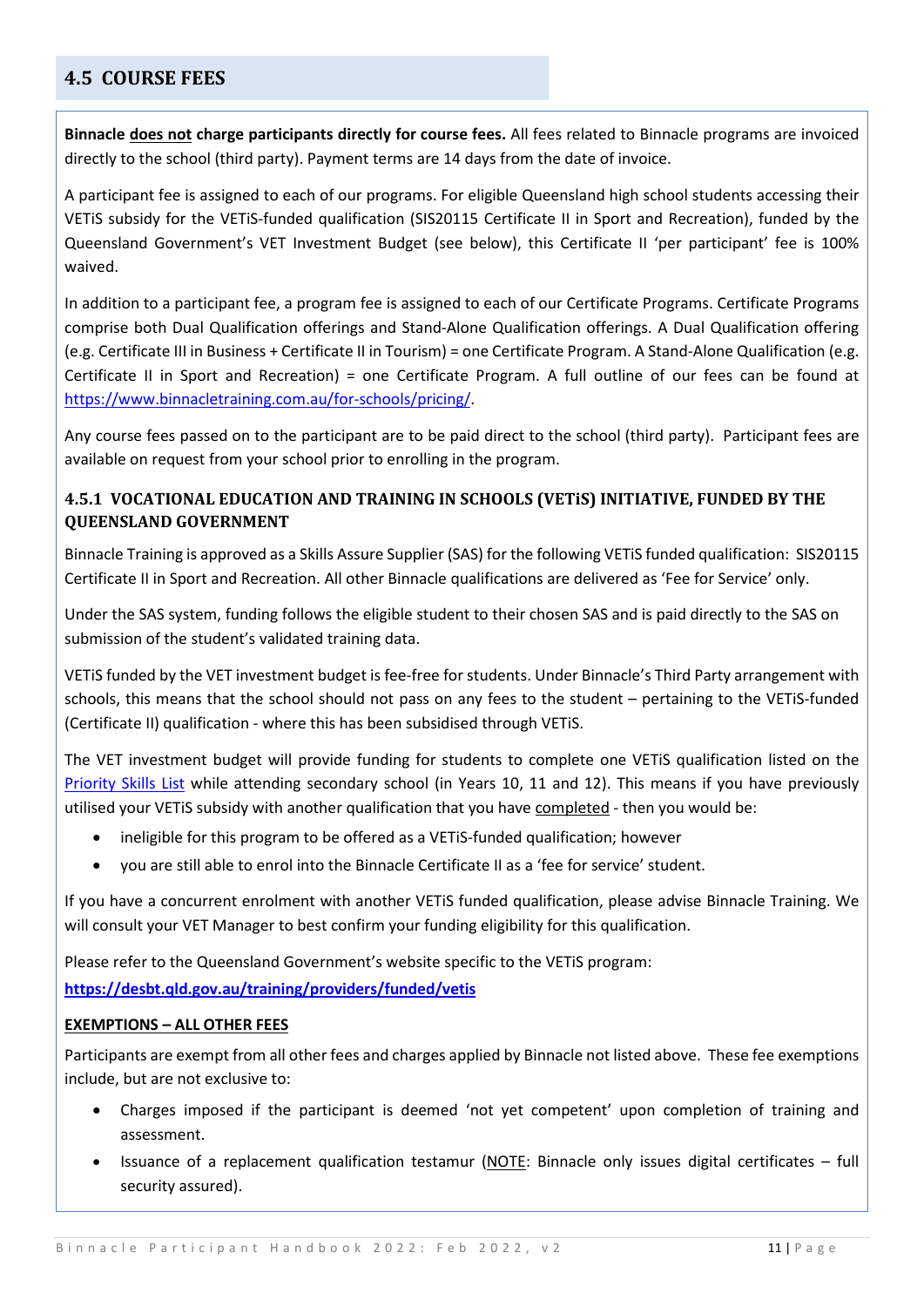#### <span id="page-11-0"></span>**4.6 REFUND POLICY**

#### **IF A PARTICIPANT IS NOT SATISFIED WITH THE COURSE CONTENT AND DELIVERY OF BINNACLE'S PROGRAM, A FULL REFUND WILL BE PROVIDED.**

Applications for refunds can be made to Binnacle and addressed to the 'Chief Operating Officer'. All refunds will be considered within seven (7) working days of receiving the request. For successful applications, notification will be made and a refund granted via direct debit to a nominated bank account within 10 (ten) working days of receiving the request.

Unsuccessful applications will be notified and provided with justification for the outcome.

Where the request relates to program non-attendance, a \$50.00 administration fee will be deducted from the original amount paid and the balance refunded via direct debit in accordance with the timeframe above.

All refunds will be actioned through the 'Chief Operating Officer'.

#### <span id="page-11-1"></span>**4.7 TRAINING / ASSESSMENT GUARANTEE**

Binnacle provides a 100% guarantee that all training and assessment will be provided (as agreed in your enrolment) once a participant enrols and commences in their training program. This guarantee extends to - in the extremely unlikely circumstance that Binnacle Training as the RTO, or the secondary school as the third party delivering training on behalf of the RTO - close or ceases to deliver any part of the training product that the participant is enrolled in.

**Programs for Schools:** In the event of unforeseen circumstances (e.g. loss of specialist teacher and partner school unable to obtain suitable replacement), Binnacle Training will arrange for agreed training and assessment to be completed through another suitable RTO. In this unlikely circumstance, affected participants will be formally notified of the arrangements (prior to RTO transfer) and an agreement to those new arrangements - including any refund of fees (see '4.6 Refund Policy') - will be sought.

**Student leaving the school:** In the event a student leaves the school part-way through completion of the program (e.g. at the end of Year 11, or simply, at the end of Year 12 but 'Not Yet Competent' in one or more competencies), the continuance of this program (at a non-Binnacle school and/or post-school) is untenable within the realms of the Binnacle school (third party) model. Where a student wishes to continue his/her studies, Binnacle will assist in directing the student to an alternate RTO.\*

*\*Costs incurred with this new RTO will not be borne by Binnacle.*

This situation would be negated (i.e. the student can complete the full program through Binnacle) if the student is transferring to a new school and their new school is:

- a) also a Binnacle school (third party); and
- b) is offering the same program (e.g. Certificate III in Fitness); and
- c) timetabling at the school permits the student's entry.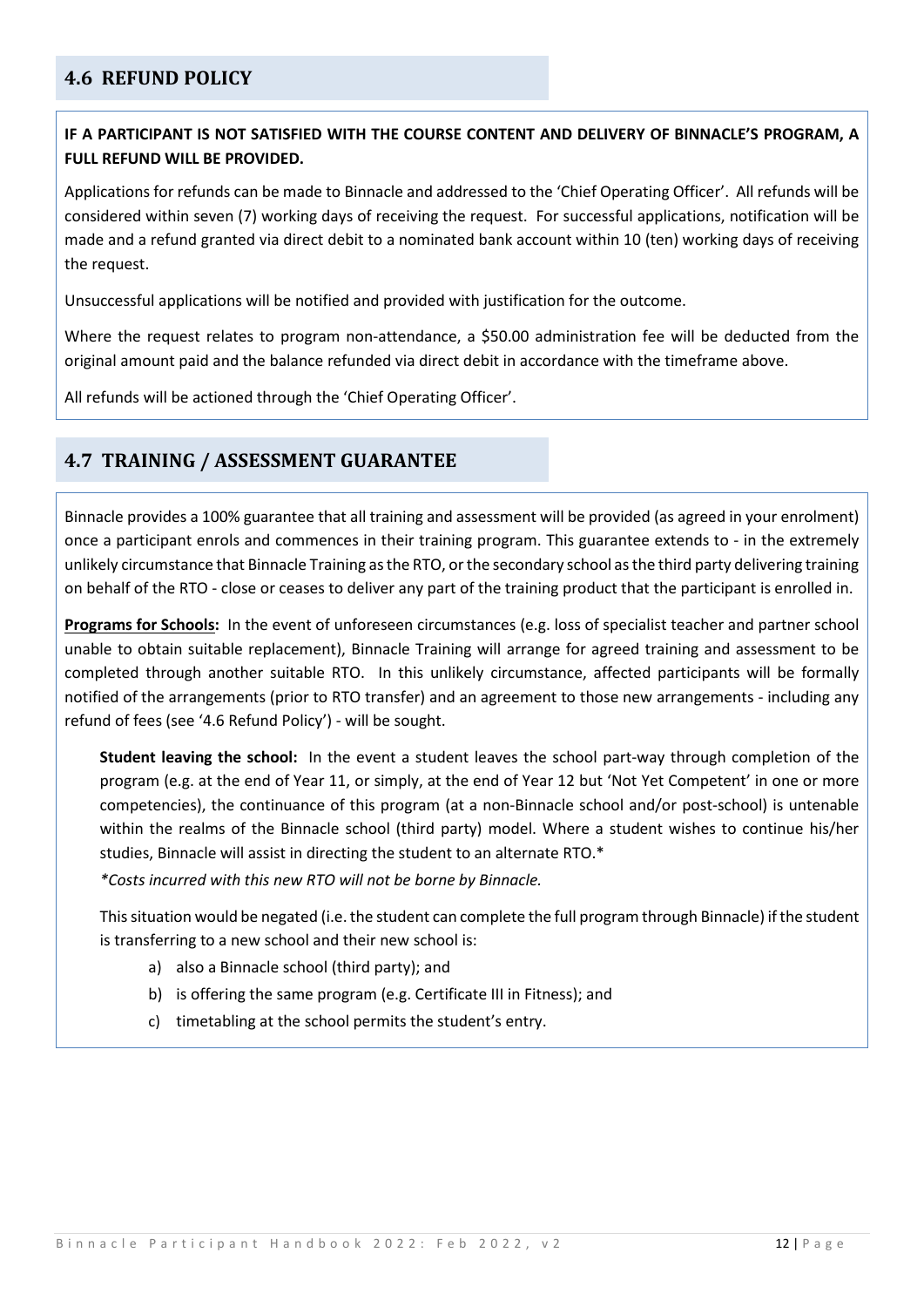#### <span id="page-12-0"></span>**4.8 DISSEMINATION OF LEGISLATIVE INFORMATION AND COURSE INFORMATION**

All participants may have access to any details concerning legislative requirements, pertaining to the training and program information, upon request to management. Some examples are:

- Policy Manual
- Participant Handbook
- Code of Practice

*Please note: The above documents are available on our website: www.binnacletraining.com.au/rto*

Binnacle will meet all legislative requirements of State and Federal Government. All relevant Commonwealth and State legislative requirements are to be followed by participants, teachers and administrators in relation to:

- Work Health and Safety
- Anti-Discrimination including equal opportunity, racial vilification, disability discrimination
- Workplace harassment, victimisation and bullying
- Vocational Education and Training (VET)
- Copyright
- **Privacy**

#### <span id="page-12-1"></span>**4.9 WORKPLACE HEALTH AND SAFETY**

The safety of our participants and program deliverers (teachers) is of primary importance. Binnacle observes all WHS legislation.

Our partner schools incorporate WHS considerations when planning and delivering training, and students will be advised of the WHS requirements of their programs and supervised accordingly. No staff member or student is to place themselves or other students in a position that contravenes WHS requirements. As a student you have obligations to complete any training in a safe manner.

#### <span id="page-12-2"></span>**4.10 ACCESS AND EQUITY**

Binnacle is committed to access and equity principles and processes which relate to admissions, delivery methods, assessment and support arrangements for students with literacy and numeracy needs. Client selection is nondiscriminatory and equity principles are applied through the fair allocation of resources and the opportunity for all students to participate in VET training without discrimination. Qualified support staff are available to assist students with special needs and all staff and students are required to adhere to our access and equity policy.

Our programs are designed and wherever possible facilities are set up to enhance flexibility of delivery in order to maximize the opportunity for access and participation by all students.

We do this by:

- Promoting access to employment and training for all people regardless of gender, socio-economic background, disability, ethnic origin, sexual orientation, age or race.
- Ensuring training services are delivered in a non-discriminatory, open and respectful manner.
- Training all staff members so that they are appropriately skilled in access and equity issues.

#### **Continued over page.**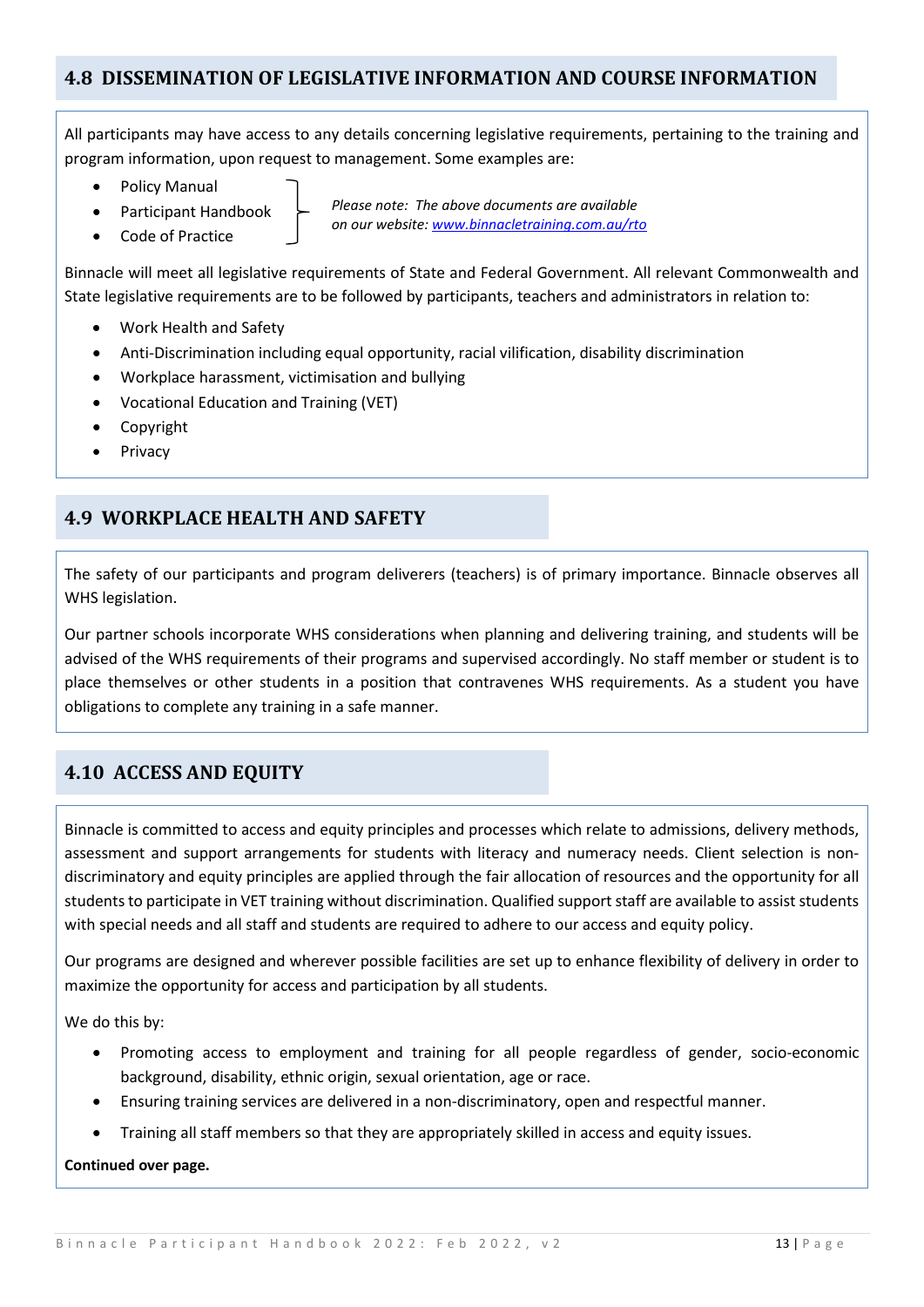- Providing reasonable access to learners of all levels.
- Conducting student selection for training opportunities in a manner that includes and reflects the diverse student population.
- Actively encouraging the participation of students from traditionally disadvantaged groups and specifically offering assistance to those most disadvantaged.
- Providing culturally inclusive language, literacy and numeracy advice and assistance that help you in meeting personal training goals.

#### <span id="page-13-0"></span>**4.11 RECOGNITION OF PRIOR LEARNING (RPL)**

RPL is an assessment process that assesses the individual's non-formal and informal learning to determine the extent to which that individual has achieved the required learning outcomes, competency outcomes, or standards for entry to, and/or partial or total completion of, a qualification.

**Programs for Schools:** Students may apply for RPL based on previous and or current work experience, life experience or training. Students are required to indicate their intention to apply for RPL upon enrolment and complete the required documentation. Students will then be informed as to the results of their application and if any further evidence is required.

A Binnacle Program Manager is available to discuss your application or provide advice on evidence that may support an application. The responsibility of providing complete and accurate documentation is on the student.

#### <span id="page-13-1"></span>**4.12 NATIONAL RECOGNITION**

Under national recognition, Binnacle recognises the qualifications issued by other Australian RTO's and will grant an exemption for all previous training resulting in a competent result where the unit of competency can be identified, either as listed in the relevant Training Package or training gov. au website. Participants are required to indicate their intention to apply for exemption at the time of enrolment. Participants will be informed regarding the results of their application and any further evidence required.

#### <span id="page-13-2"></span>**4.13 RECORDS MANAGEMENT**

Files are stored for the legislated period of time and electronic files are backed up regularly.

Information concerning contact details, financial status, academic status, attendance status, registration details, identification details, evaluations, feedback, and surveys are all confidential and stored securely.

Participants have access to personal records upon request to the 'Chief Operating Officer'. In all cases, Binnacle will require proof of identity to protect the privacy of all client information.

Participants are obligated to keep Binnacle informed of their current contact details and to inform us immediately of any change in these details. Participants should be advised that if they do not receive any correspondence due to incorrect contact details they are fully responsible.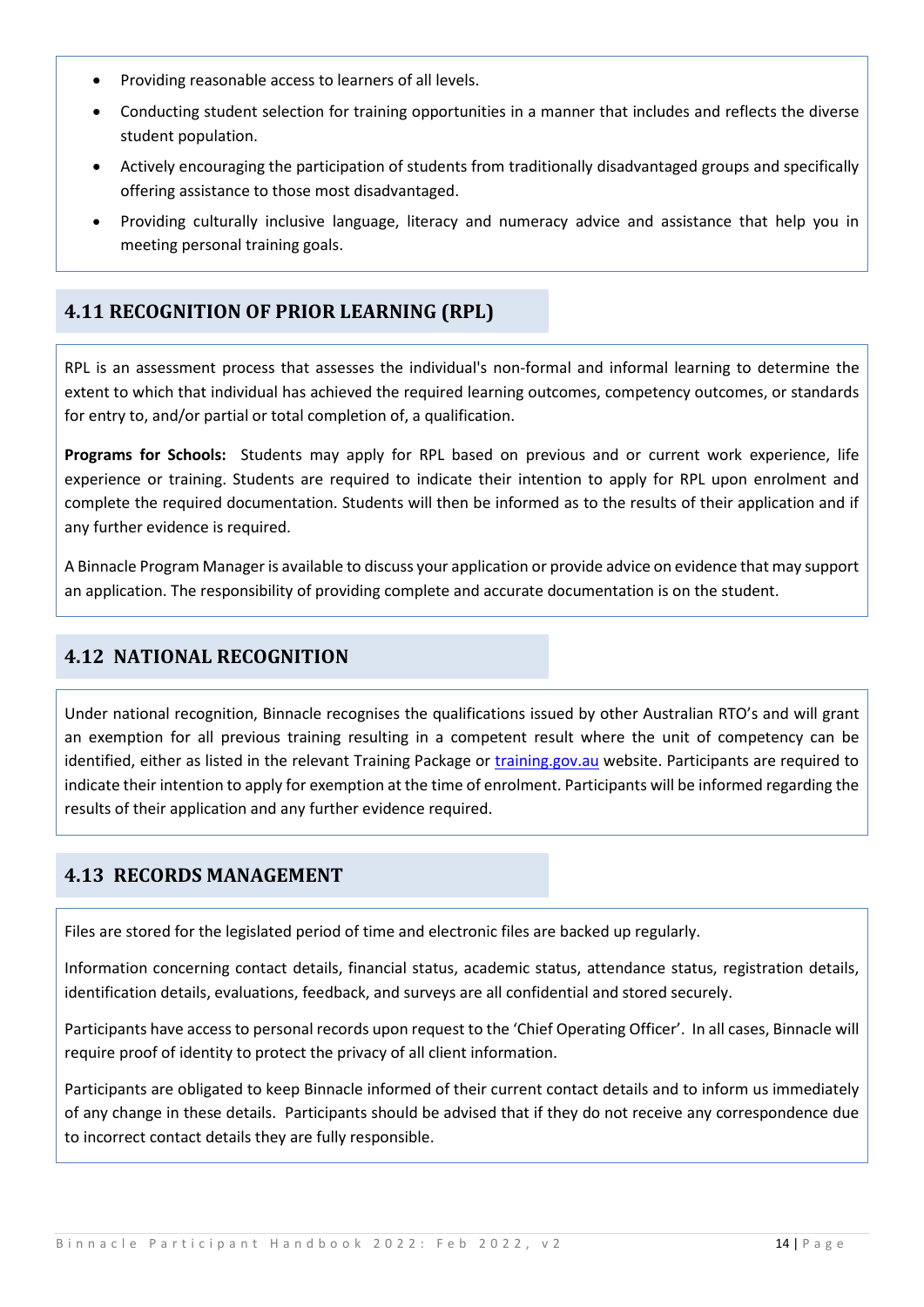#### <span id="page-14-0"></span>**4.14 GRIEVANCES AND COMPLAINTS**

Binnacle has a 'Complaints' policy ensuring that all participant grievances are considered confidentially with expediency and to the satisfaction of all parties involved.

Binnacle's procedures for handling participant complaints are based on confidentiality, impartiality, procedural fairness and prompt resolution. Participants are encouraged to make all grievances or complaints known to management through the 'Complaints Form' located at our Support Centre:

#### **[www.binnacletraining.com.au/rto](http://www.binnacletraining.com.au/rto) (Select: Forms)**

Participants can lodge this form to Binnacle administration by email to [admin@binnacletraining.com.au.](mailto:admin@binnacletraining.com.au) An appropriate staff member will contact the participant and organise a meeting to discuss their concerns.

Where appropriate, complaints will be resolved at the lowest possible level of management. The 'Chief Operating Officer' will monitor progress, engage all relevant levels of management and ensure that action is taken in each case.

Management have a responsibility to respond to complaints within a reasonable timeframe. Complaints will be responded to as quickly as possible in the circumstances, and complainants will be advised of the proposed timeframe for resolution. Unless a complaint is unusually complex or involves allegations of misconduct, Binnacle will achieve resolution of a complaint within four weeks of the complaint being lodged with the appropriate person in authority. If it is not possible to achieve resolution within this timeframe, the complainant will be advised of this and will be kept informed of the progress of the matter.

If an amicable result cannot be achieved, the participant may access third party intervention as made available by Binnacle. Binnacle's Complaints and Appeals Policy does not restrict the student's right to pursue other legal remedies.

#### <span id="page-14-1"></span>**4.15 ISSUANCE OF QUALIFICATIONS**

By the end of your training program, Binnacle will have been provided with all assessment records and outcomes relating to your achievement. This information will then be reviewed by Binnacle administration who will issue a qualification or Statement of Attainment. Binnacle administration will verify that code, course or qualification descriptions and other information is correct for issuing.

#### **COMPLETION / CANCELLATION OF TRAINING PROGRAM**

All participants who enrol in a Binnacle qualification and are judged competent in any units are entitled to a Statement of Attainment if they do not fully complete the course. Binnacle administration will, on request, ensure the preparation of Statements of Attainment for non-graduating students, from information provided.

Statements of Attainment will be issued within 14 days of notification of cancellation. This period shall also apply for statement requests. Qualifications will be issued within 21 days from date of completion. It is noted that these timeframes are maximums and every effort shall be taken to issue certification and statements in the shortest possible timeframe.

Binnacle, as RTO, will collect information on learner enrolments and results. The final assessment outcome for each unit of competency will be retained by Binnacle for a period of 30 years. Where required, we will forward this information to the relevant state/national body for use in national data collection processes as well as to bank learner results for secondary students undertaking their Senior Certificate.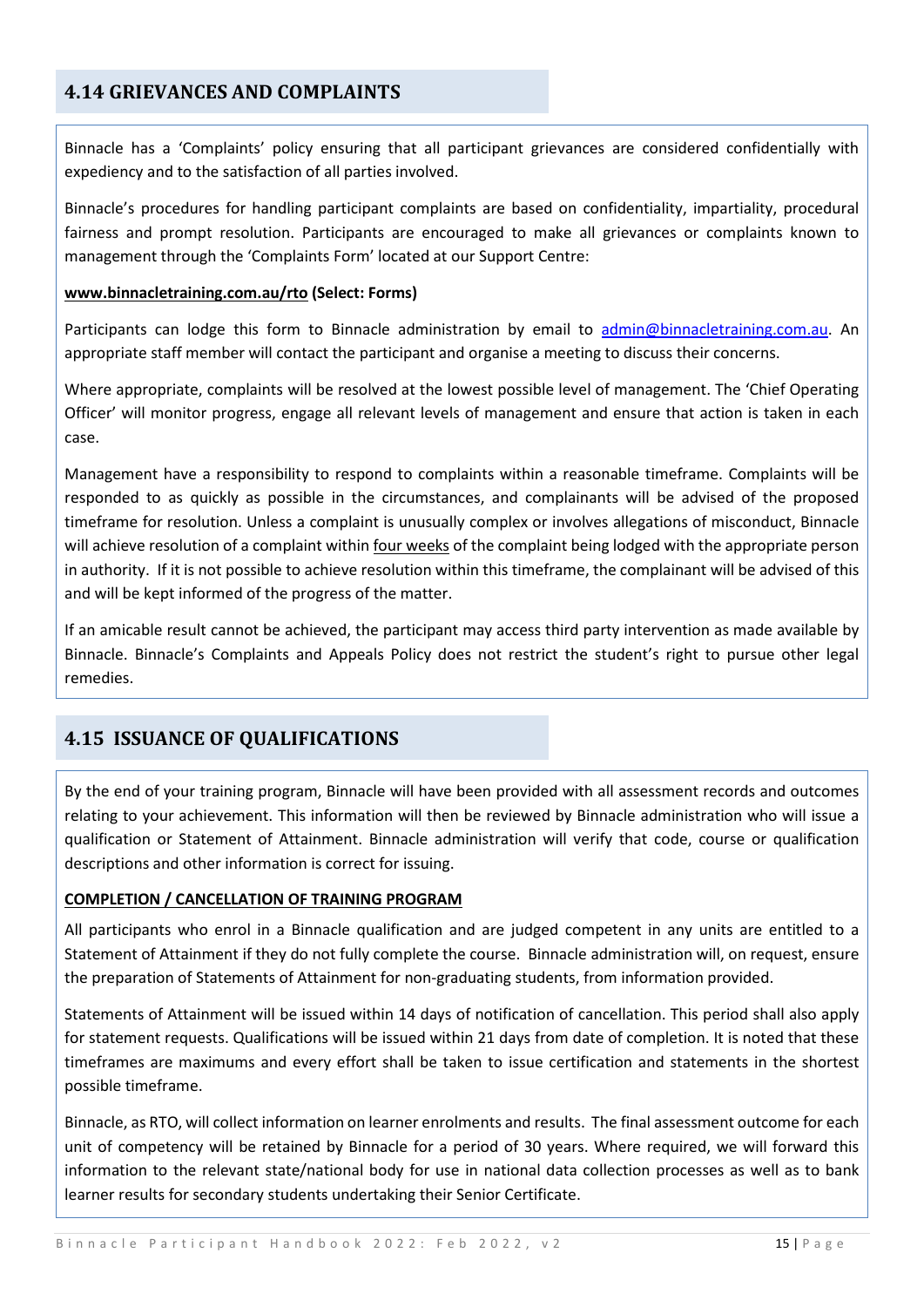#### <span id="page-15-0"></span>**4.16 DIVERSE STUDENT LEARNING NEEDS**

Binnacle aims to identify and respond to the learning needs of all participants. It is our intention that all teachers are to identify, at the start of training, the learning and assessment needs of their students.

Teachers will ask questions that reveal the general English level of the students, understanding of subject concepts and technical skills, previous experience and considerations regarding possible assessment formats. Teachers will use this information in their delivery of training and assessment.

Students should express their views about their learning needs at all stages of their learning experience. We want to help students to identify their learning needs through the student enrolment and induction, feedback questionnaires, teacher discussion and an open invitation to approach staff with suggestions at any stage.

#### <span id="page-15-1"></span>**4.17 YOUR PRIVACY**

We take your privacy very seriously and comply with the requirements of the Australian Privacy Principles (APPs) under the Privacy Act (1988) and where they apply to our dealings with you the participant.

In some cases, we will be required by law to make participant information available to other parties such as Registering Bodies from State or Federal Government Departments. In all other cases we ensure that we will seek the written permission of the participant.

The relevant Privacy Principles are summarised as:

- **Collection:** We will collect only the information necessary for our primary function and you will be told the purposes for which the information is collected.
- **Use and disclosure:** Personal information will not be used or disclosed for a secondary purpose unless the individual has consented or a prescribed exception applies.
- **Data quality:** We will take all reasonable steps to make sure that the personal information we collect, use or disclose is accurate, complete and up to date.
- **Security:** We will take all reasonable steps to protect the personal information we hold from misuse and loss and from unauthorised access, modification or disclosure.

#### <span id="page-15-2"></span>**4.18 YOUR FEEDBACK**

Feedback from you is pivotal in our efforts to continue to improve the programs that we offer. When your teacher asks you to complete a survey, please take time to give a considered response. If, for any reason, you are unable or uncomfortable completing the form in class, there is an additional opportunity to email it to us.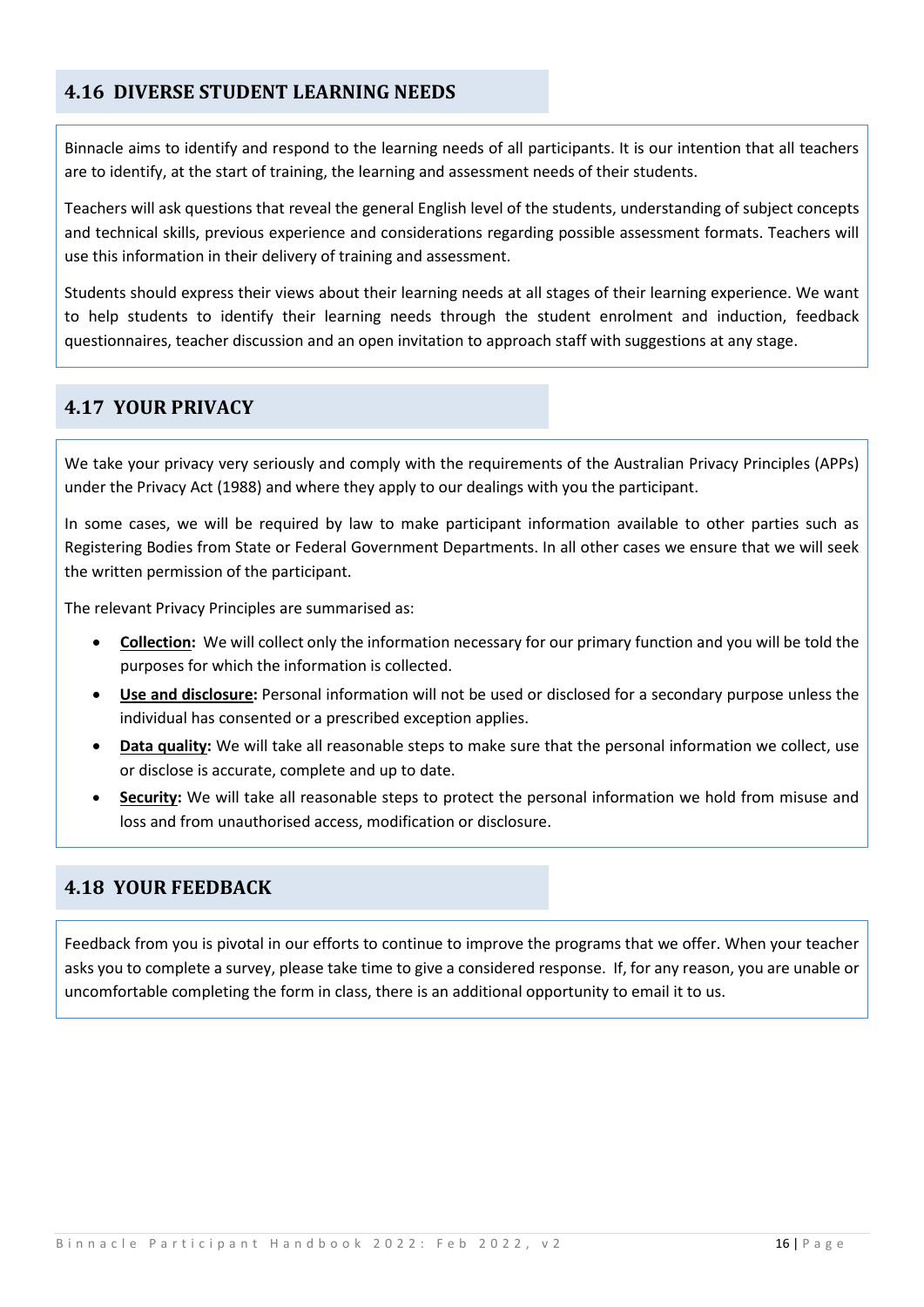## <span id="page-16-0"></span>**5.0 CLIENT SERVICES AND SUPPORT**

#### <span id="page-16-1"></span>**5.1 LANGUAGE, LITERACY & NUMERACY (LLN) SUPPORT**

All courses incorporate competency units, which focus on employability skills. Language, literacy and numeric support is accessible to all students and can be organised on a case-by-case basis throughout the program. The program deliverer can organise required support when required.

All delivery, assessment and instruction are carried out in English. We have available for you reasonable adjustment concerning the assessment process, depending on the level of support you require. This will be determined during enrolment.

Some examples of the type of support that we can offer include:

#### **LITERACY**

- Providing assistance with essential writing tasks.
- Considering the use of group exercises for assessments.
- Providing examples and models of completed tasks.
- Ensuring that documents and forms are written and formatted in plain English.
- Using clear headings, highlighting certain key words or phrases.
- Providing explanations of all technical terms used.

#### **LANGUAGE**

- Presenting information in small chunks and speaking clearly, concisely and not too quickly.
- Giving clear instructions in a logical sequence.
- Giving lots of practical examples.
- Encouraging you to ask questions.
- Asking questions to ensure you understand.

#### **NUMERACY**

• Encouraging the use of calculators.

#### <span id="page-16-2"></span>**5.2 REASONABLE ADJUSTMENTS**

If a participant meets essential entry requirements, the RTO must make 'reasonable adjustments' necessary for them to complete their course work or demonstrate competency. This may include adjusting the physical environment, student learning materials or the manner that a theory task is completed – while ensuring the integrity of the competency unit criteria (as stipulated in the training package) is not compromised.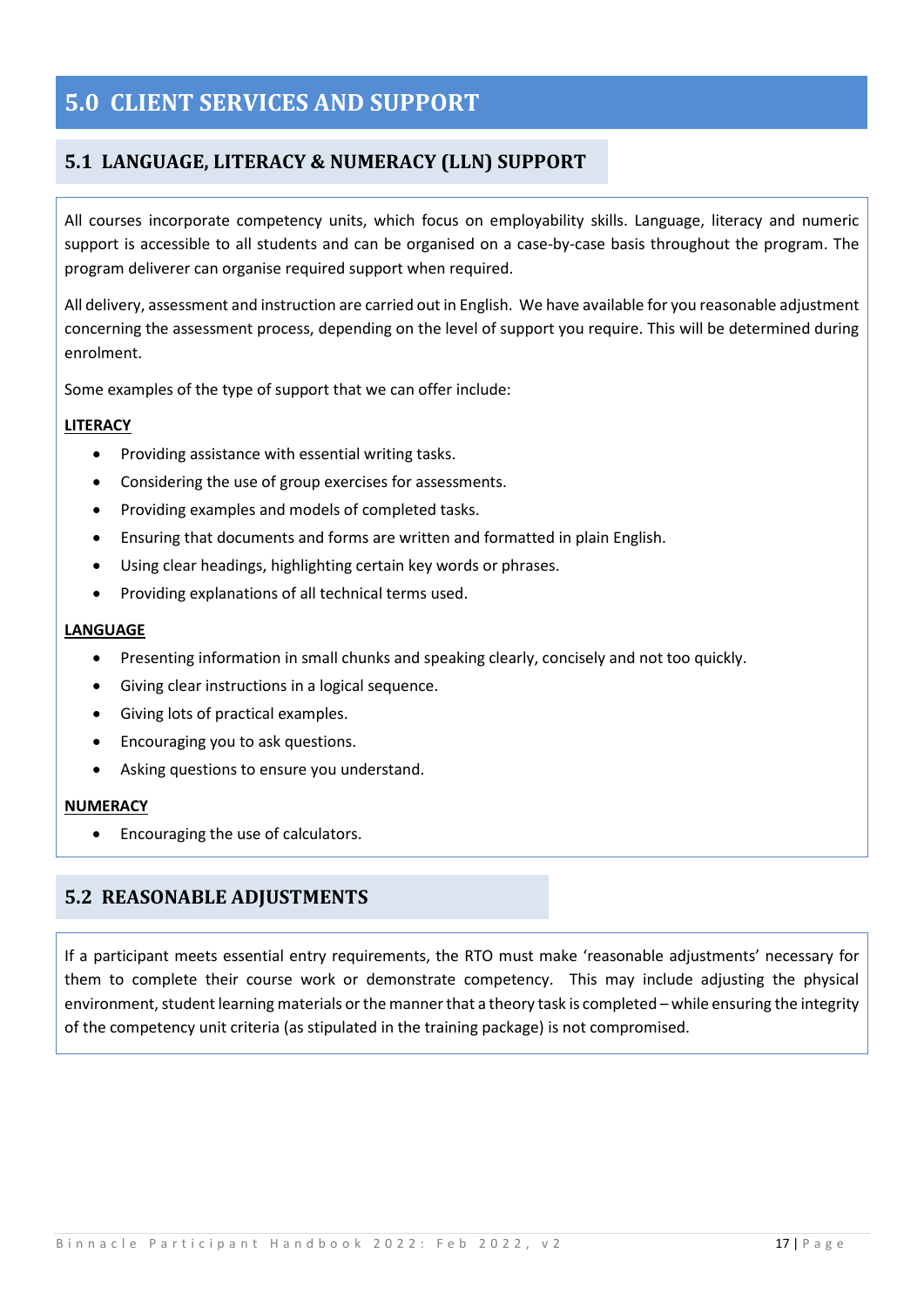#### <span id="page-17-0"></span>**5.3 WELFARE AND GUIDANCE SERVICES AND CLIENT SUPPORT**

If you have a problem with your Binnacle program, you should see your teacher or contact administration who will help you find the assistance you need. Career, guidance and pathway advice can be accessed from your relevant State Government Department of Education, or from the Australian Government Department of Education and Training: <http://education.gov.au/>

# <span id="page-17-1"></span>**6.0 TRAINING SERVICES INFORMATION**

#### <span id="page-17-2"></span>**6.1 COMPETENCY BASED ASSESSMENT**

Competency based assessment is a system for assessing a person's knowledge and skills. Assessment is based on actual skills and knowledge a person can demonstrate in the workplace or in other relevant contexts. This is different from some other assessment systems which only measure knowledge and not the application of that knowledge.

Competency based assessment is also a system for providing portable qualifications and statements of attainment against nationally recognised competency standards. In a competency-based assessment system, it is recognised that learning can come from a variety of sources, both on-the-job and off-the-job, formal and informal. Recognition is given for prior learning and for skills and knowledge which can already be shown.

You will compile a portfolio of evidence through a variety of assessment methods including:

• **QUIZ**

Often short answer questions which need answers of a single word, a few words, a sentence or paragraph**.**

• **PROJECT**

Requires the development of a document/s towards a specific task.

• **CASE STUDY**

Allows opportunity for students to display process and problem-solving skills in a set of integrated tasks.

• **PRACTICAL EXERCISE**

A task which involves an application of knowledge.

• **OBSERVATION**

Involves observing the demonstration of a student's performance.

NOTE:

- $\boxtimes$  All assessment instruments must be supported by documentary evidence. For example, observation instruments must be supported by a checklist.
- $\boxtimes$  All students must be given the opportunity to revisit units of competency to obtain competence.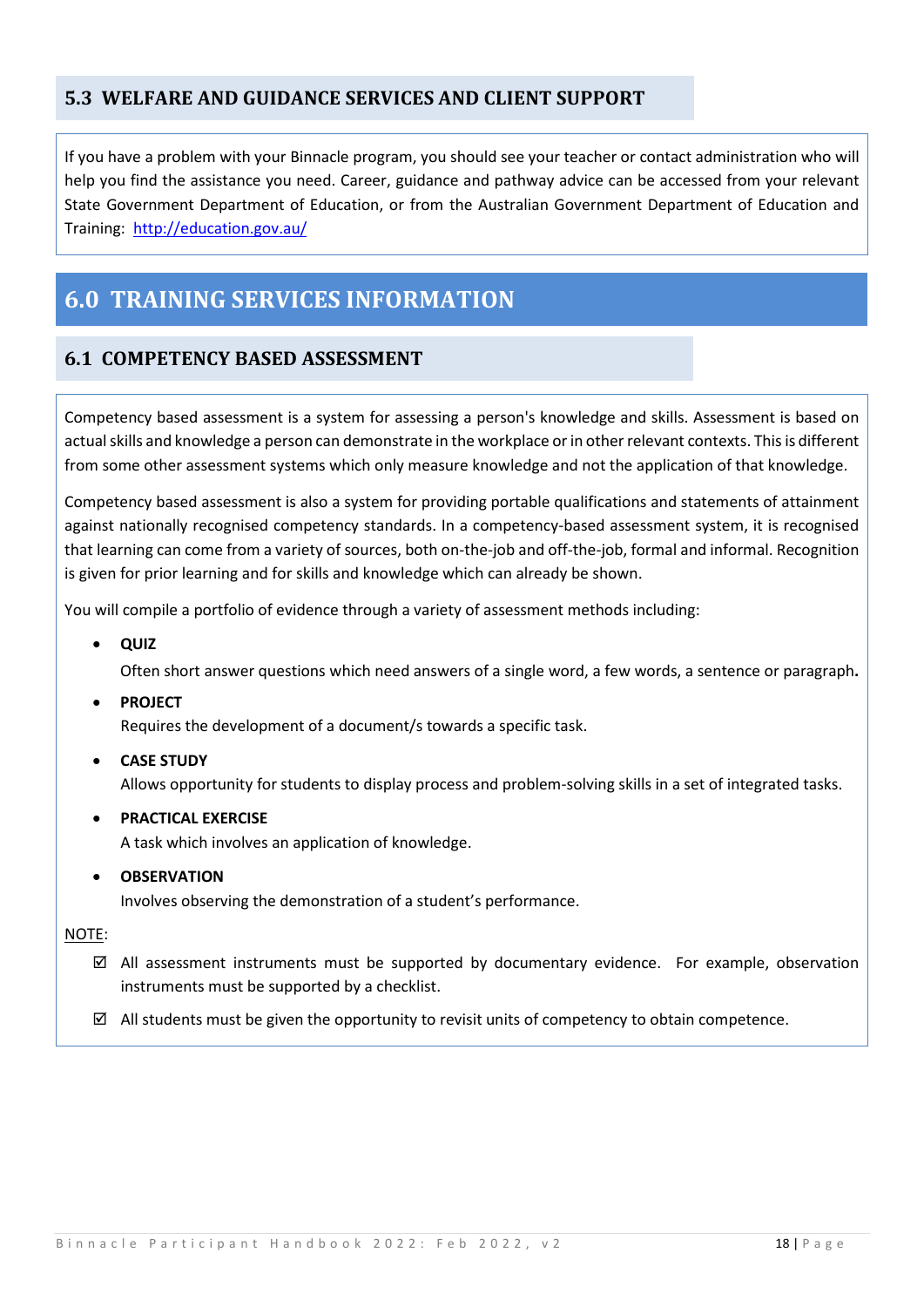#### <span id="page-18-0"></span>**6.2 TRAINING PACKAGE REQUIREMENTS**

All Binnacle programs comply with the requirements of the nationally endorsed Training Packages. Our strategy for complying with these requirements can be found on our Training and Assessment Strategy for each of our nominated programs.

This information provides students, parents and our partner schools with course inclusions, the assessments required, and the units of competency within the training program.

#### <span id="page-18-1"></span>**6.3 TRAINERS AND ASSESSORS**

All teachers delivering Binnacle programs are operating within a Third Party Agreement on the basis of having the requisite qualifications, skills, knowledge, experience and attitude for the position. Binnacle follows employment legislation and promotes EEO principles in its recruitment practices.

#### <span id="page-18-2"></span>**6.4 TRAINING OUTCOMES**

All delivery and assessment is geared towards one final outcome - that is, the awarding of a nationally recognised qualification or statement of attainment. Hence delivery and assessment will be conducted according to the competency unit criteria as stipulated in the training package or accredited course.

# <span id="page-18-3"></span>**7.0 ASSESSMENT SERVICES INFORMATION**

#### <span id="page-18-4"></span>**7.1 INDUSTRY CONSULTATION**

Binnacle liaises with industry in an effort to confirm that the current materials, training and assessment reflects industry needs, covers knowledge and skills to meet employment and skill demands of industry; proposed courses are reflective of future industry and employment growth; and assessment strategies assess significant points and provide results that are useful to prospective employers.

#### <span id="page-18-5"></span>**7.2 VALIDATION**

Binnacle validates all assessment tasks to ensure that the tasks and hence the results are reliable, valid and fair and to ensure that the marking procedures are also fair and valid.

Validating an assessment task involves checking that the assessment tool produces valid, reliable, sufficient, current and authentic evidence to enable reasonable judgments to be made as to whether the requirements of the relevant aspects of the Training Package have been met. It includes reviewing and making recommendations for future improvements to the assessment tool, process and/or outcomes.

Assessment tasks and course results are moderated (results and assessments made are reviewed to determine whether the tool is providing consistency and reliable outcomes) as part of our internal review process.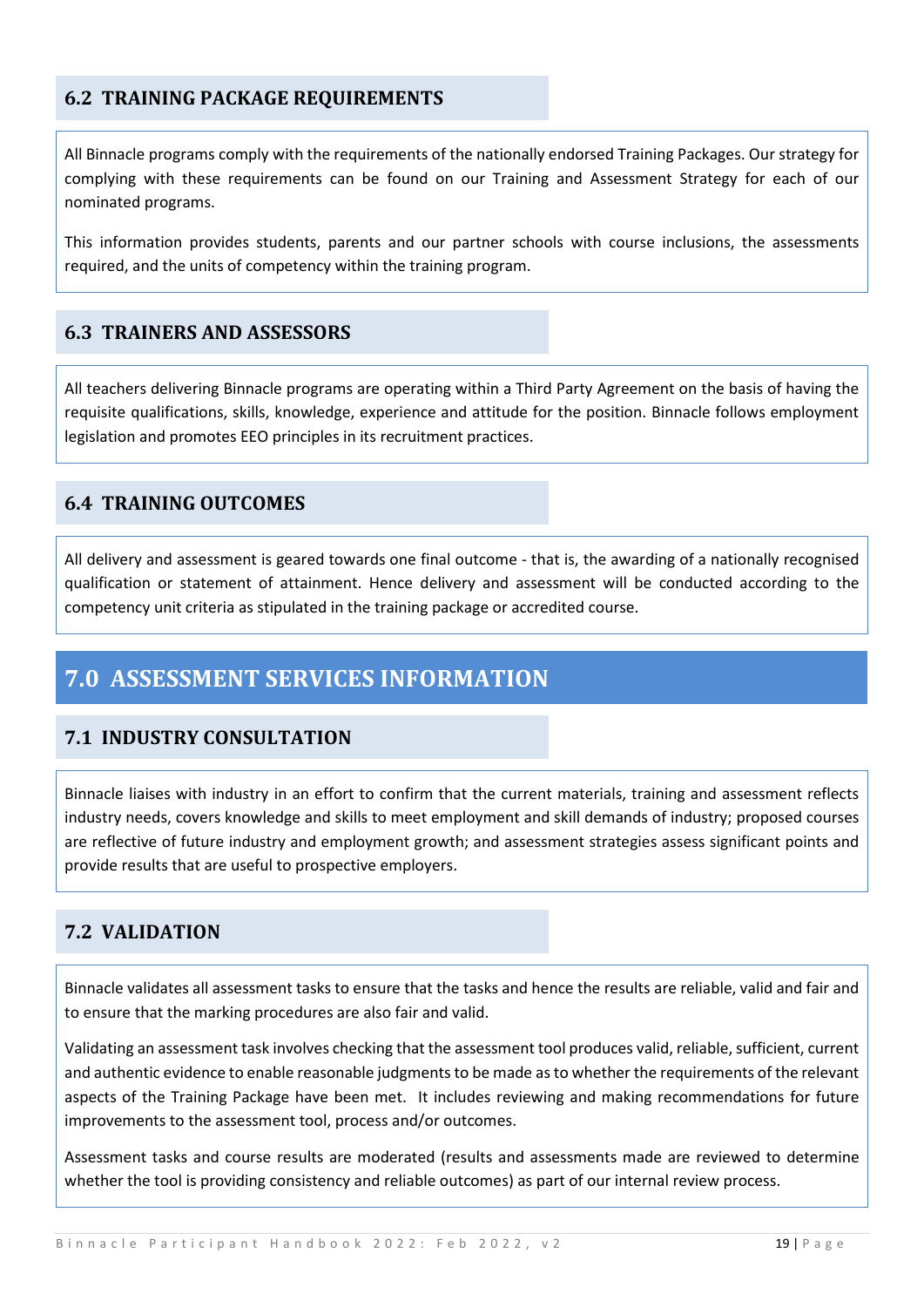#### <span id="page-19-0"></span>**7.3 ASSESSMENT APPEALS**

All appeals should in the first instance be discussed with your teacher to allow you to see if it is possible to be reassessed. If re-assessment is not granted, the student must make contact with Binnacle administration who will investigate the matter with the teacher. If the matter is not resolved, Binnacle will organise a time, date and different assessor. If the student is still not satisfied they will have the opportunity to make a complaint or schedule a meeting with the 'Chief Operating Officer'.

Participants have six (6) months from the date an assessment decision was made by the Assessor to appeal the assessment decision.

### <span id="page-19-1"></span>**8.0 STUDENT RIGHTS AND RESPONSIBILITIES**

#### <span id="page-19-2"></span>**8.1 MEDICAL PROBLEMS**

Students who have medical issues that could affect their performance in the program should identify this in the 'Enrolment Agreement'.

#### <span id="page-19-3"></span>**8.2 STUDENT MISCONDUCT & DISCIPLINARY PROCEDURES**

Binnacle Training will not tolerate misconduct under any circumstance and a student may be asked to leave the program with no refund or for the following:

- Cheating or plagiarising material.
- Impairing others freedom to pursue their study.
- Conduct that brings Binnacle into disrepute or slander of Binnacle, participants or staff.
- Failure to comply with reasonable instruction or supervision.
- Conduct that places another at risk.
- Assault to any member of our staff or participants including verbal, physical or threatening comments or gestures.
- Discrimination, harassment (of any sort), disorderly conduct, disruptive, abusive or anti-social behaviour.
- Stealing any property or equipment belonging to a student or Binnacle.
- Persistent lateness or unacceptable disruption of classroom.
- The use of profanities, crass or obscene language, drunkenness or influenced by illegal substances.
- Failure to undertake assessments as set out by Binnacle.
- Behaviour that breaches Privacy legislation.
- Criminal or anti-social behaviour.

Binnacle has in place a 'Harassment Policy' in order to create a safe environment for staff and students. The aim of these procedures is to give any staff member or student who has a harassment concern, access to a fair and confidential process assisted by understanding personnel within Binnacle.

#### **Continued over page.**